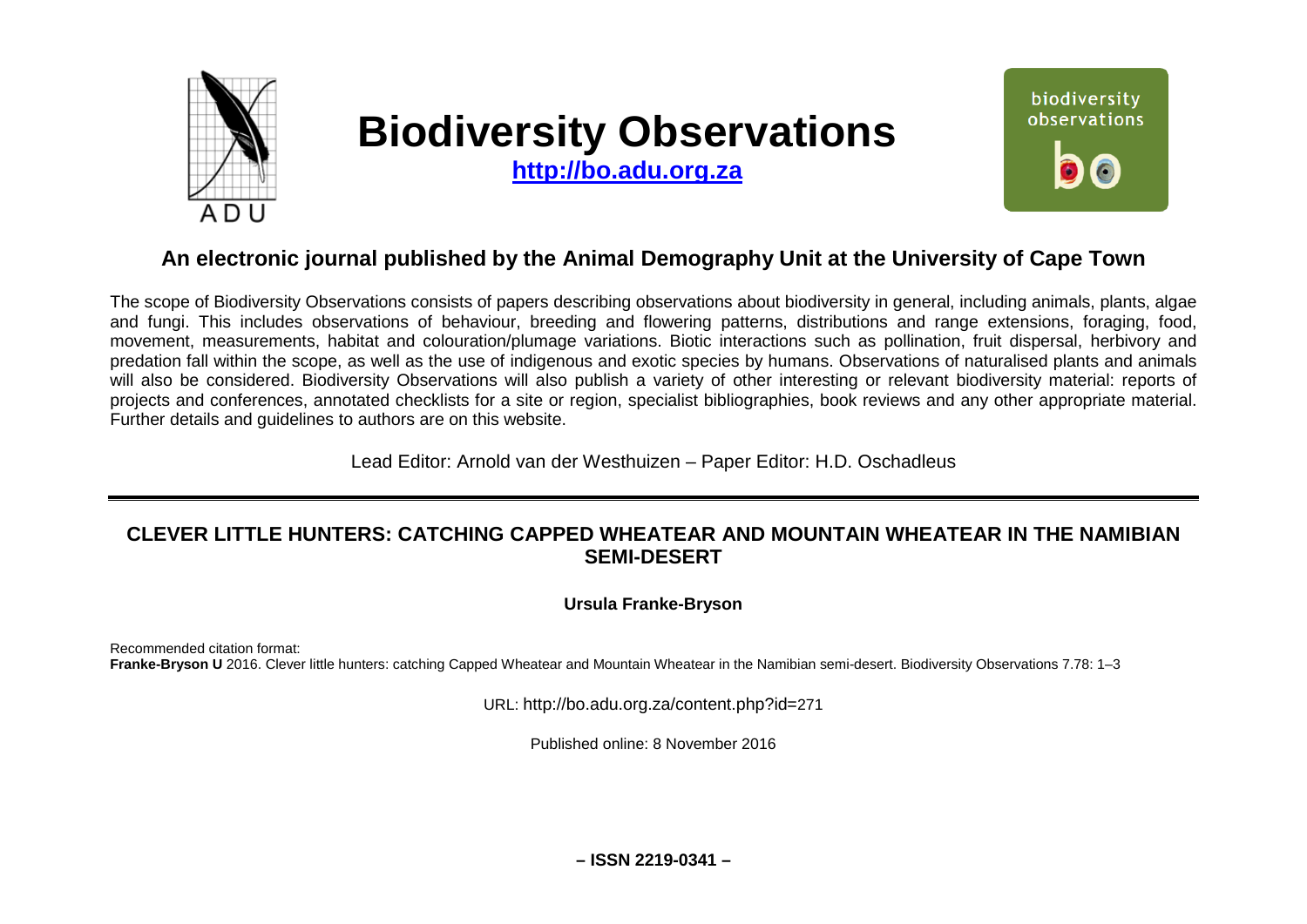## **AFRING NEWS**

## **CLEVER LITTLE HUNTERS: CATCHING CAPPED WHEATEAR AND MOUNTAIN WHEATEAR IN THE NAMIBIAN SEMI-DESERT**

*Ursula Franke-Bryson*

#### \*Corresponding author: praxis@ursula-franke.de

In the Namibian gravel plains in an area about 60 km SW of Usakos and little more than 100 km inland from Swakopmund, the family of Muscicapidae is well represented by Herero Chat *Namibornis herero*, Tractrac Chat *Emarginata (Cercomela) tractrac*, Karoo Chat *Emarginata (Cercomela) schlegelii*, Familiar Chat *Cercomela familiaris*, Southern Ant-eating Chat *Myrmecocichla (Oenanthe) formicivora*, Capped Wheatear *Oenanthe pileata* and Mountain Wheatear *Myrmecocichla (Oenanthe) monticola*.



**Figure 1** – Chat habitat in the Nambian semi-desert gravel plains.



**Figure 2** – Capped Wheatear, subspecies *Oenanthe pileata neseri* from Namibia.

The habitat suits them well: flat open spaces, with scarce low bushes, a few acacias along the dry river beds and scattered low grass which - with gratefully received rains – once a year possibly is replaced by knee-high swaying fresh green. In the dry season food is scarce and then it is almost impossible for the desert birds to resist the twiggling juicy mealworms we set out in a trap.

I fell in love with these beautiful birds who sing in the silence and darkness of a desert morning and give us company around the lonely house we rent for the summer months on our yearly ringing expeditions. Although described as often tame, they made us laugh and think with their unexpected behaviour.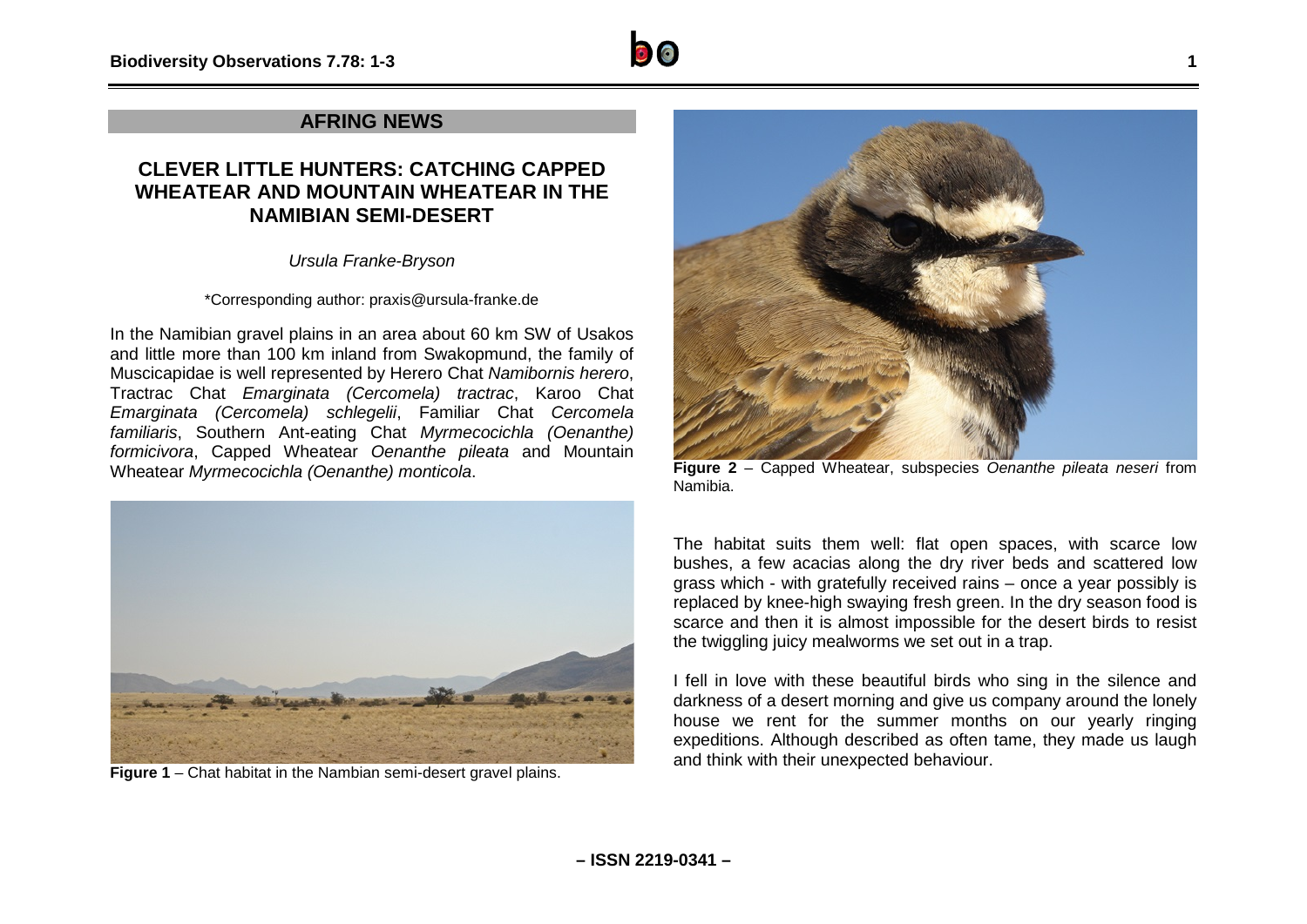

#### **Capped Wheatear**

For ringing purposes we set out flap traps with mealworms in the cool mornings in a circle of about 200 m around the house and check them every hour or less, until the sun is heating up the ground and air too much for bird catching.

On one of these control walks I found an adult Capped Wheatear in a trap, and the mealworm was gone. Often the bird is taken by surprise when pulling at the bait. Especially the little birds, unlike shrikes or starlings, are at times too weak to easily pull the mealworm out of the holding hair clip. They release the trap but don't eat the worm. Then the trap is closed, and the worm is untouched.



**Figure 3** – Fully adult Capped Wheatear, subspecies *Oenanthe pileata neseri* from Namibia.

Not in this case.

I took the bird back to the ringing station in the house, ringed it (ring FH20490), took the measurements and let it go. In the next round I found a Capped Wheatear in a trap – and it had a ring, new and shiny! It was the same bird in another trap. Again the mealworm was gone. My thinking was:

It might happen sometimes when the bird is unaware and hungry. that it gets caught by mistake another time, not recognising the connection between bait and trap. In the next round I found a Capped Wheatear in still another trap – it was again the same bird. The mealworm was gone!!

Was three times in one short morning a sign of chance or maybe of purpose? Eating its way through different traps, not going back to the place of its former capture? Did the bird realise that being caught would result in its soon release and thus consider that another worm was worth the stress of being handled?

I collected the traps as it was getting hot, and so I finished what had turned out to be an experiment on foraging behaviour.

### **Mountain Wheatear**

Some weeks later I observed another chat in possible "thinking process" and decision making. In that area two rivers, now dry, have carved their beds, leaving a little triangle-shaped plateau of about 300 m length. On the third side rises a rocky hill. The only open water is found at an artificial waterhole down below in one of the river beds. Following the valleys the birds rise up the slope and land on one of the three smallish trees on the plateau. A perfect spot for the birds to scan the area and a perfect spot for us to set out traps!